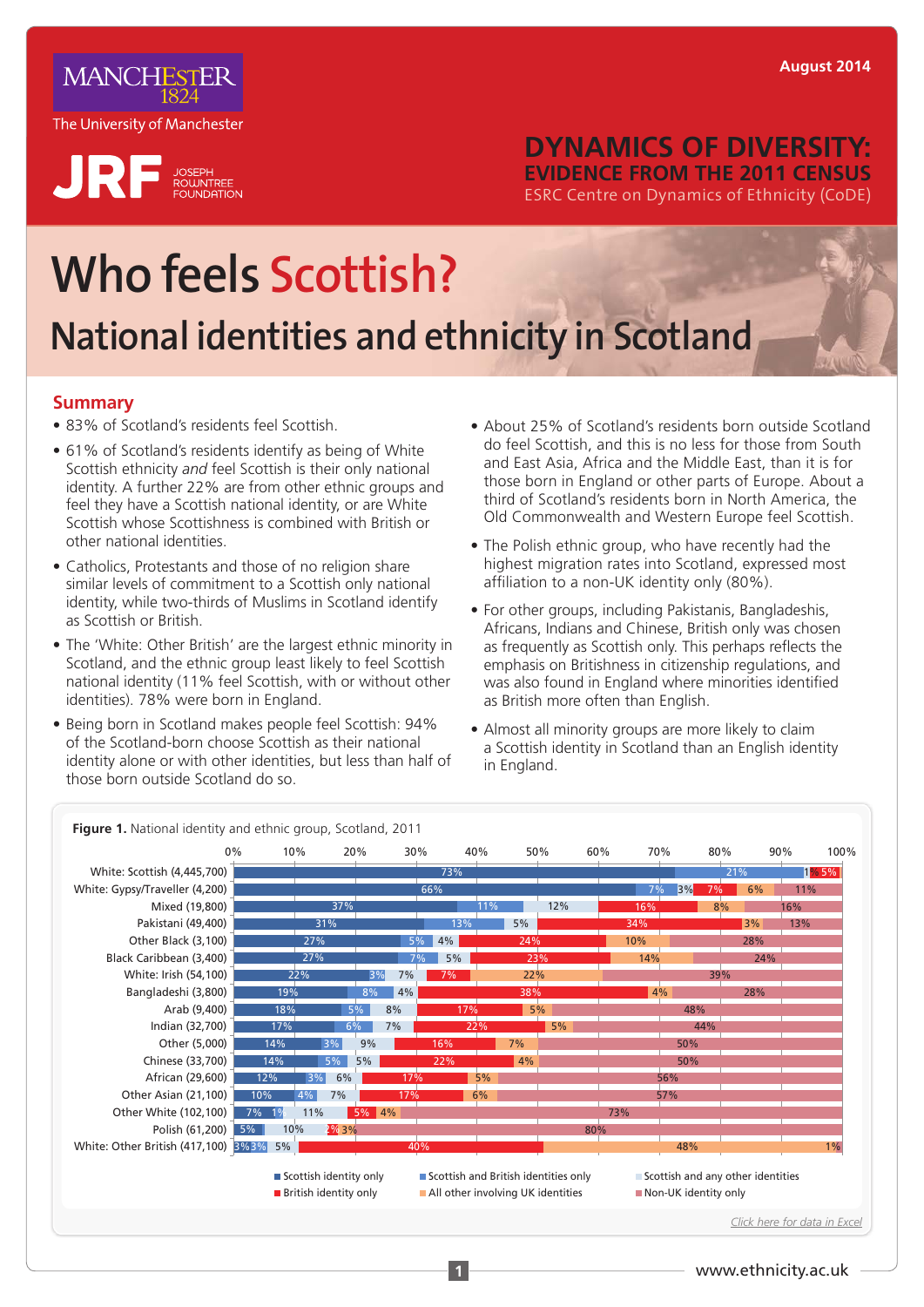### **Who feels Scottish?**



#### **Introduction**

From the first results of the 2011 Census, a flurry of headlines declared that a majority of Scotland's residents had recorded their national identity as only Scottish. This Briefing examines what the public debates over independence have also made clear: that choices about national identity are complicated ones, shaped by the context in which they are made, by the different individual and collective histories of those who make them and, no doubt, by different understandings about what is at issue in the idea of national identity itself.

Because the Census asks its questions of everyone, it allows us to examine how Scottishness and other national identities have been affected by the changing ethnic diversity of Scotland.<sup>1</sup> It also allows us to examine how national identity relates to other characteristics such as place of birth and religious affiliation, as well as to draw comparisons with the corresponding data from other parts of the UK in order to explore what may be distinctive about national identification in the Scottish context.

While the 2011 Census reveals that 62% of the population felt only Scottish, and a further 20% felt Scottish alongside other national identities, these figures represent a mix of different forms of allegiances to Scotland. National identity is more nuanced than may be evident in the exclusionary view of either Scottishness or Britishness that is often canvassed in political debates.

#### **National identity and ethnicity in Scotland**

In all, 3.2m or 61% of all Scotland's residents claim White Scottish ethnicity as well as Scottish as their only national identity. 22% more either feel only Scottish although they are not of White Scottish ethnicity, or feel Scottish as well as British or another national identity. Thus in total, 83% included Scottish in their national identity.

As one might expect, those who declare their ethnicity to be White Scottish are more likely than others to also claim a national identity of Scottish. Figure 1 (on page 1) shows the different ethnic groups identified in the census, in decreasing order of claiming Scottish as a national identity.

Within the White Scottish population, there was a strong difference between Edinburgh where two-thirds of this group identified as only Scottish, compared to 74% in Glasgow and 73% in the rest of Scotland. Gypsy/Travellers were the second most likely ethnic group, after White Scottish, to select Scottish as their national identity, 76% doing so and 66% choosing only Scottish.

Among the remainder who did not express any Scottish national identity were 26% of 'White: Other British' who claimed only English national identity. 78% of the 'White: Other British' were born in England (not shown in the Figure).

Those who identify as White Irish are 1% of Scotland's population; it is the same proportion as in England, but with a different composition regarding national identity.

#### **What do you feel is your national identity?**

This was the question on national identity asked in 2011 for the first time in the census in Scotland, as in other parts of the UK. The instruction in Scotland was to 'Tick **ALL** that apply', with options of Scottish, English, Welsh, Northern Irish, British, and Other. There was space to write in 'Other' national identities. The national identity question preceded the ethnic group question.

In the 2011 Censuses of the UK, the instructions were the same in each country except for a different ordering of categories, and 'Irish' was offered as a category in Northern Ireland. The question allows more than one response but the use of the singular 'identity' in the title, and the fact that almost every other census question allows only one response, may have encouraged people to tick one answer and move on to the next question. Unlike the rest of the UK, the word 'all' was capitalised and emboldened in the Scottish census, and this may be partly responsible for the higher proportion of multiple identities chosen in Scotland than other parts of the UK.

See also the Briefings *[How has ethnic diversity changed](http://www.ethnicity.ac.uk/medialibrary/briefings/dynamicsofdiversity/code-census-briefing-scotland_v2.pdf)  [in Scotland?](http://www.ethnicity.ac.uk/medialibrary/briefings/dynamicsofdiversity/code-census-briefing-scotland_v2.pdf)*, and *[Who Feels British?](http://www.ethnicity.ac.uk/medialibrary/briefingsupdated/who-feels-british.pdf)*.

39% choose only a non-UK national identity, presumably Irish, compared to 60% in England. The difference is accounted for by those who choose other UK national identities – presumably Northern Irish – rather than British. This picture varies from Edinburgh where only 11% of the ethnic Irish feel a Scottish national identity, to Glasgow where over 40% feel Scottish.

For other ethnic groups, many chose a non-UK national identity only, rising to 80% of the Polish ethnic group which has had the highest migration rates into Scotland recently. Those groups with longer-established populations in Scotland are more likely to choose Scottish as a national identity: for example 49% of Pakistanis chose some degree of Scottish national identity, including 31% who choose only a Scottish national identity. In England, by contrast, 15% of Pakistanis chose only English as their national identity.

Similar numbers among established minorities choose 'British' as their only national identity – 34% of all Pakistanis, 38% of Bangladeshis, and 22% of both Chinese and Indians. These are lower percentages than in England (63%, 72%, 38% and 57% respectively).

In Scotland, more of each Black and Asian minority claimed a Scottish-only national identity than claimed an English identity in England, while fewer claimed a British-only national identity than in England. The census results clearly suggest that Scottish national identity is currently more ethnically inclusive in Scotland than is English in England. A fuller analysis of the results in England is provided in the Briefing *[Who feels British? The relationship between](http://www.ethnicity.ac.uk/medialibrary/briefingsupdated/who-feels-british.pdf)  [ethnicity, religion and national identity in England](http://www.ethnicity.ac.uk/medialibrary/briefingsupdated/who-feels-british.pdf)*.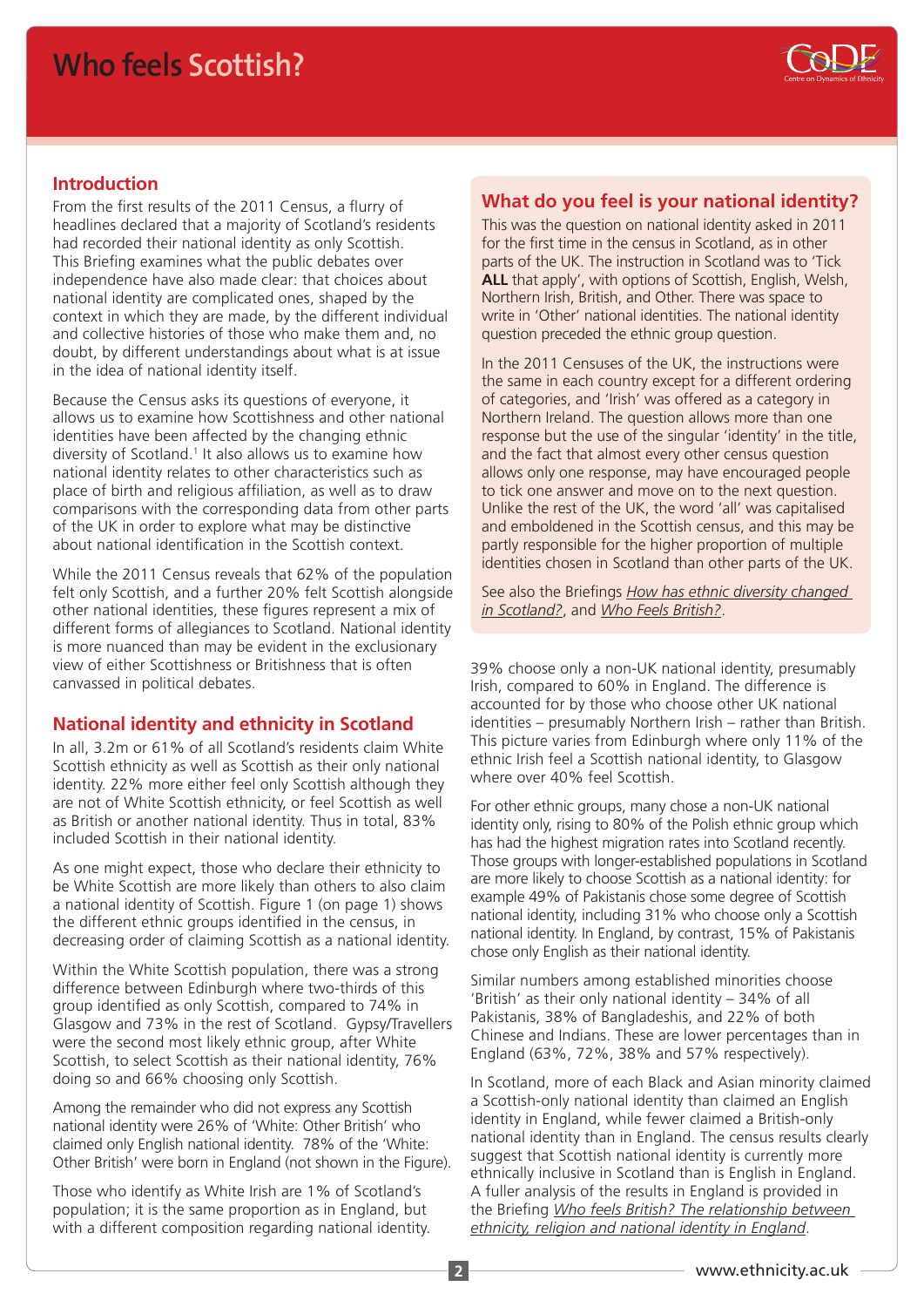## **Who feels Scottish?**



The Scottishness of the Mixed ethnic group sits between the White Scottish and ethnic minorities, with nearly 60% claiming Scottishness and 16% claiming only British national identity.

#### **National identity in Scotland, Wales, England and Northern Ireland**

In Scotland, Wales and England, almost 60% claimed only the country of their residence as their national identity, and close to 25% claimed either British only, or their country of residence as well as British. In Northern Ireland a much higher proportion claim only British national identity, presumably as a declaration of ethnic nationalism or civic unionism.

Scotland stands out for the much larger proportion in the 2011 Census that claims both their country *and* British identity: 18% or nearly a fifth of all residents, double the percentage in England, Wales or Northern Ireland. Might this indicate that Scottishness is more 'open' or less likely to be treated as an exclusive, singular national identity'? However, other reviews using surveys that cover all four countries suggest the opposite result: that fewer people claim their country and British identity in Scotland than in the other UK countries.<sup>2</sup> It may be that the slight difference in census instructions in each of the countries has affected this result (see box).

**Table 1.** National identity within UK countries

|                          | <b>Scotland</b> | <b>Wales</b> | <b>England</b> | <b>Northern</b><br><b>Ireland</b> |
|--------------------------|-----------------|--------------|----------------|-----------------------------------|
| Country identity only*   | 62%             | 58%          | 60%            | 47%                               |
| British identity only    | 8%              | 17%          | 19%            | 40%                               |
| Country and British only | 18%             | 7%           | 9%             | 8%                                |
| Other identities         | 11%             | 18%          | 11%            | 5%                                |

\* Eg. Scottish only in Scotland; for Northern Ireland, 'Country only' refers to N Irish only (21%) or Irish only (25%).

#### **National identity and country of birth**

As has been suggested already in this briefing and other studies, national identity is strongly associated by many people with birthplace.<sup>3</sup> The 2011 Census shows that 94% of Scotland-born choose a Scottish national identity, compared to between 10% and 38% of those born outside Scotland (Figure 2).

What stands out is the similarity of the percentages feeling Scottish among those born outside Scotland, irrespective of birthplace, mainly between one quarter and one third. The slightly higher percentages for those born in the Channel Islands, South Africa, North America, Australia and New Zealand may be explained by the likelihood of pre-existing